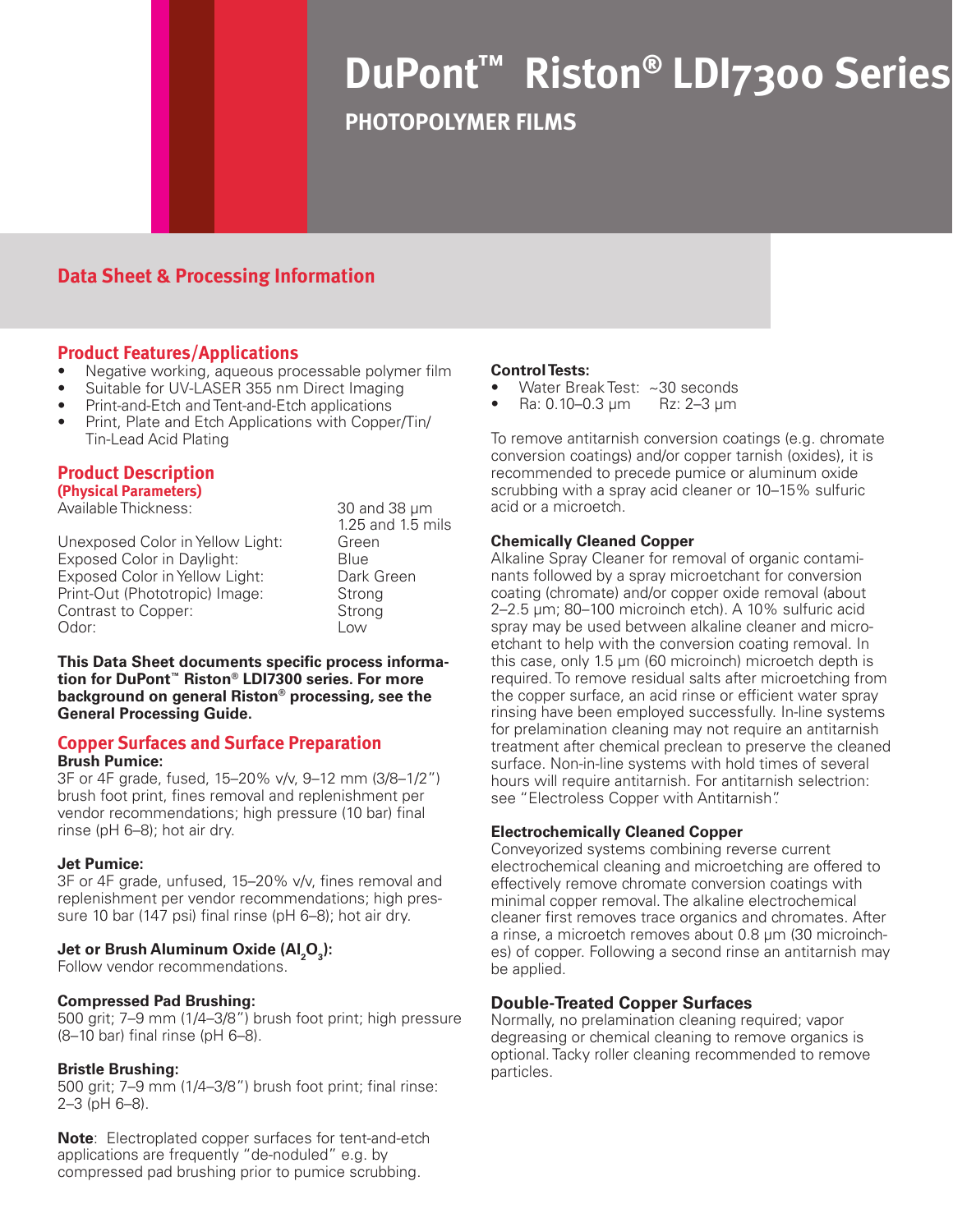#### **Lamination Lamination Conditions Hot Roll Laminators**

- Pre-Heat: Optional
- Roll Temperature:  $115^{\circ}C \pm 5^{\circ}C$  (240°F  $\pm$  10°F)
- Roll Speed:  $0.6-1.5$  m/min (2–5 ft/min)
- Air Assist Pressure: 0-2.8 bar (0-40 psig)

## **Post-Lamination Hold Time**

- Panels may be exposed immediately after lamination; however, allow enough time for panels to cool to room temperature before lamination (about 15 minutes; use accumulator in in-line systems).
- Minimize hold time for best tenting performance.
- Maximum hold time (guidelines): Lamination: up to 3 days Hold times should be determined empirically based on the temperature and relative humidity of the storage area.

**Note**: Guideline—strip within 5 days after lamination.

#### **Laminator Conditions Automatic Cut Sheet Laminator**

- Seal Bar Temp:  $60 \pm 10^{\circ}$ C (140  $\pm 18^{\circ}$ F)
- Lam. Roll Pressure: 3.0–5.0 bar (43–72 psig)
- Lamination Temp:  $115 \pm 5^{\circ}$ C (240  $\pm 10^{\circ}$ F)
- Seal Time: 1–4 seconds
- Seal Bar Pressure: 3.5–4.5 bar (50–65 psig)
- Lamination Speed: 1.5–3 m/min (5–10 ft/min)

**Note**: Reduced lamination roll pressure and/or temperature may be required in tenting applications to avoid tent breakage and resist flow into through-holes.

#### **Panel Handling/Racking/Stacking**

Preferred: Vertical racking in slotted racks Less desirable: Stacking

To minimize adverse effects: stack on edge vertically after cooling; avoid dust and dirt trapping between panels; insert unlaminated panel between stack support and first laminated panel to protect laminated panel. Unlaminated support panel should be at least as big as the laminated panels. Thin flexible innerlayers usually cannot be racked. Preferred techniques: hanging panels vertically or stacking on edge after cool down. If innerlayers are stacked horizontally in trays, the stack height should be limited especially for panels with thin photoresist and fine circuitry.

## **Performance on Flexible Substrates**

DuPont™ Riston® LDI7300 can be used successfully on thin core laminate and flexible substrates.

## **Exposure**

## **Resolution (Lines & Spaces)**

- In Optimized Production Environment by LDI with good development and rinse control): 40 micron (1.5 mil) L/S
- In Lab Environment: 30 micron (1.25 mil) L/S

#### **Exposure Energy vs "Steps Held"**

| Riston <sup>®</sup> LDI7300 | <b>LDI7330</b> | <b>LDI7340</b> |
|-----------------------------|----------------|----------------|
| mJ/cm <sup>2</sup>          | $10 - 18$      | $12 - 20$      |
| <b>RST</b>                  | $6 - 15$       | $6 - 15$       |
| <b>SST</b>                  | 6–8            | 6-8            |

#### **For Recommended Exposure Range**

- Steps held can vary by  $+/-1$  RST depending on the development breakpoint used.
- Energy is measured by H-line energy.

#### **Frame Operation**:

Panel should be flat enough on exposure stage

## **Development**

#### **Chemistries/Make-up**

- Sodium carbonate, anhydrous, (soda ash); Na<sub>2</sub>CO<sub>3</sub> Working solution:  $0.85 \text{ wt\%}$ . Use  $8.5 \text{ g/l}$  (0.071 lb./gal; e.g. for a 100 gallon sump use 7.1lb.)
- Sodium carbonate, monohydrate; Na<sub>2</sub>CO<sub>3</sub>·H<sub>2</sub>O Working solution: 1.0 wt%. Use 10 g/l (0.083 lb./gal; e.g. for a 100 gallon sump use 8.3 lb.)
- Potassium carbonate (potash); K<sub>2</sub>CO<sub>3</sub> For make up use either potassium carbonate powder, i.e. anhydrous (potash)  $\mathsf{K}_2\mathsf{CO}_{3'}$  or a liquid concentrate: Working solution: 1.0 wt%. For 100 liter solution use 1.5 liter of 40% concentrate or 0.86 kg of anhydrous potassium carbonate (For 100 gallon solution use 7.1 lb. of anhydrous potassium carbonate).

#### **Equations to calculate required amounts for desired wt% of working solutions**:

• **Na<sub>2</sub>CO<sub>3</sub>:** 

kg  $\text{Na}_2\text{CO}_3 = \text{wt}\%$  x sump volume liters x 0.01 lb.  $\text{Na}_{2}^{\circ}\text{CO}_{3}^{\circ}$  = wt% x sump volume gallons x 0.083

•  $K_2$ **CO**<sub>3</sub>:  $\log K_2CO_3 = \text{wt\%} \times \text{sump}$  volume liters x 0.01 lb.  $K_2^{\circ}CO_3^{\circ}$  = wt% x sump volume gallons x 0.083

## **Control Test**

Titration of fresh developer solution (e.g. 25 ml) before defoamer addition, with 0.1 N HCl to the Methyl Orange end point.

**wt% = HCl N x ml HCl x FW / ml Sample Volume x 20 (N=acid normality; FW = formula weight)**  $FW of Na<sub>2</sub>CO<sub>3</sub> = 106$  $FW of Na<sub>2</sub>Co<sub>3</sub>·H<sub>2</sub>O = 124$  $FW of K_{2}CO_{3} = 138$ 

## **Defoamers**

Riston® LDI7300 has been successfully used without defoamer. The need for defoamer and the amount required are dependent on water quality, carbonate purity, photoresist loading, and equipment design. If required to control foam, add 0.8–1.3 ml/liter (3–5 ml/gallon) of polyethylenepolypropylene glycol block co-polymer.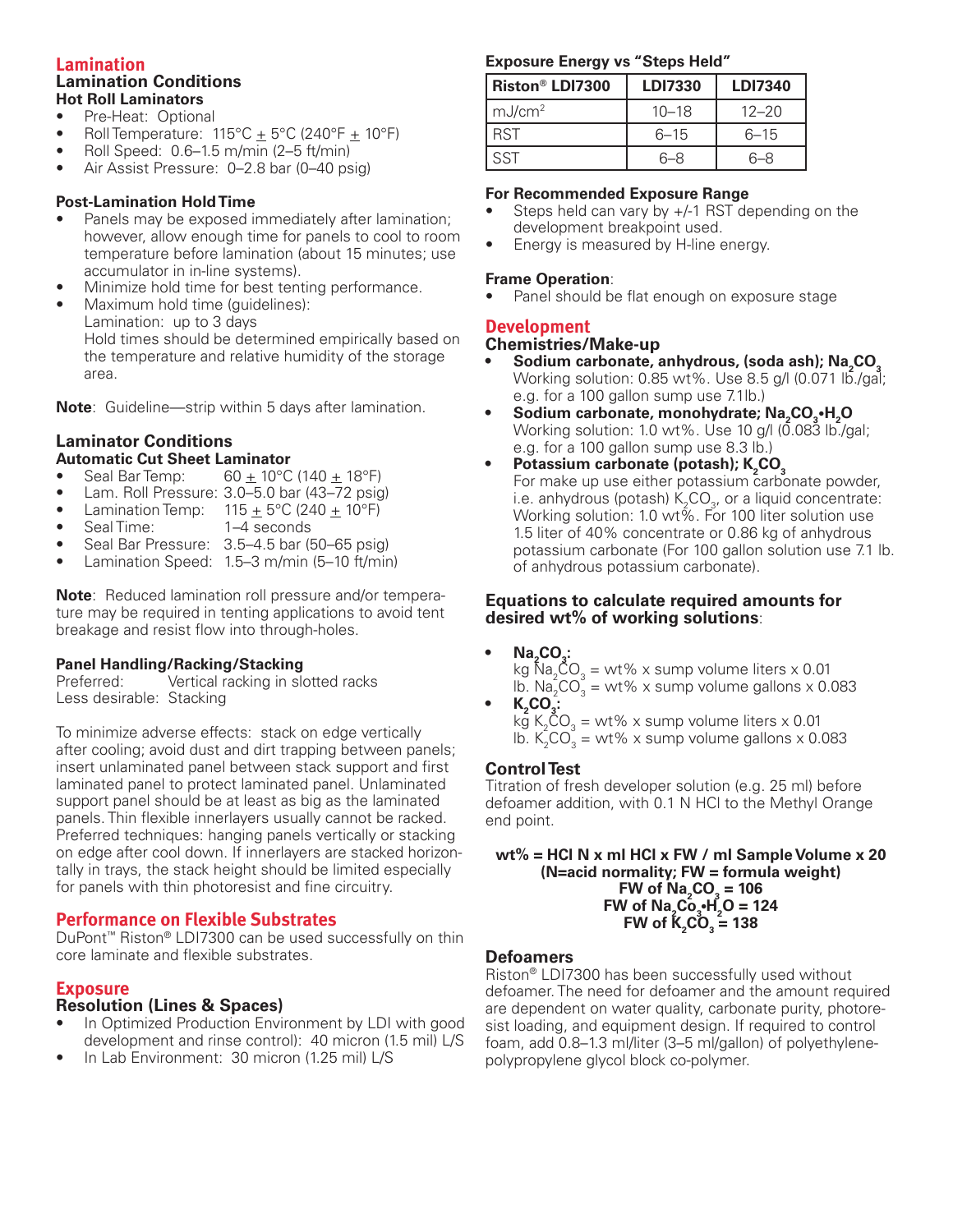For batch operation: add defoamer during initial make up; For automatic replenishment systems: add defoamer directly to the sump in a high turbulence area at a predetermined rate.

Do not add defoamer to the supply tank or to the replenishment solution.

## **Development Conditions**

- Spray Pressure: 1.4–2.4 bar (20–30 psig)
- Spray Nozzles: high impact direct-fan nozzles preferred; a combination of cone and fan nozzles may be preferred if film tent breakage is experienced.
- Chemistry:  $Na<sub>2</sub>CO<sub>3</sub>$  $Na_2^-CO_3^-$ • $H_2^ K_2$ CO<sub>3</sub>
	- 0.7–1.0 wt%; 0.85 wt% preferred 0.8–1.0 wt%; 0.9 wt% preferred
	- 0.8–1.0 wt%; 0.9 wt% preferred
- Temperature: 27–32°C (80–90°F) preferred

# **Dwell Time**

- Breakpoint: 50-65%
- Time in Developer (Dwell Time), at 1.4 bar (20 psig) spray pressure, 50% breakpoint, 30°C, fresh developer solution recommended carbonate concentrations

Riston® LDI7330: 36–40 Seconds Riston® LDI7340: 40–48 Seconds

**Note**: Total time in developer = Time to clean divided by Breakpoint.

- Time to clean (time in developer to wash off unexposed resist): 15 seconds for Riston® LDI7040 depending on conditions.
- Shorter times to clean are achieved at higher temperatures, higher carbonate concentrations, and higher pressures.
- If developer conveyor speed is too fast for a match with other in-line equipment: lower soda ash concentration down as far as 0.5 wt%. Consider lowering temperature. Do not lower spray pressure below recommended levels.

## **Resist Loading**

• Resist Loading: 0-0.4 mil-m<sup>2</sup>/liter (0-12 mil-ft<sup>3</sup>/gal).

**Note**: This range gives a fairly constant time to clean; lower loadings result in shorter time to clean; higher loadings increase the time to clean.

## **Rinsing & Drying Recommendations**

- Rinse water: hard water preferred (150–250 ppm) CaCO<sub>3</sub> equivalent). Softer water can be hardened by the addition of calcium chloride or magnesium sulfate. If hard water is not available, a first soft water rinse may be followed by a dilute acid rinse, followed by a water rinse.
- Rinse temperature: 15-25°C (60-80°F)
- Rinse spray pressure:  $1.4-2.4$  bar (20-30 psig). Use high impact, direct-fan nozzles.
- Effective Rinse Length: Minimum of 1/3-1/2 of length of developer chamber; >1/2 preferred.
- Drying: blow dry thoroughly; Hot air preferred.

#### **Controls**

- For batch processing: adjust conveyor speed to maintain desired breakpoint; dump developer solution when development time has become 50% longer than for fresh solution.
- Developer conveyor speed: see "**Dwell Time**"
- Feed & Bleed: to keep loading at about 0.2 mil-m<sup>2</sup>/liter (8 mil-ft<sup>2</sup>/gal), activate addition of fresh developer at pH 10.5; stop addition when pH 10.7 is reached.

Hold Time after Development before Etching: 0–5 days

**Note**: Minimize white light exposure during post development hold to prevent film embrittlement.

## **Developer Maintenance**

Clean at least once a week to remove resist residue, calcium carbonate (scale), defoamer, and dye from developed resist. Dye buildup can be minimized by the use of anti-foam.

# **Etching**

Riston® LDI7300 series resists are compatible with most acid etchants, e.g. cupric chloride (free HCl normality  $\leq$ 3.0 N),  $\mathrm{H_2O_2/H_2SO_4}$  and ferric chloride.

# **Stripping**

#### **Aqueous Caustic (NaOH or KOH) Conveyorized Stripping**

Stripper Dwell Times (seconds) at 55°C (130°F), 1.7 kg/cm2 (25 psig), over recommended exposure range:

| $3.0 \text{ wt}$ % | LD17330 | <b>LDI7340</b> |
|--------------------|---------|----------------|
| + Na∩⊢             | 40 sec  | $45 - 55$ sec  |

## **Note**:

- Dwell Time  $= 2x$  Time to strip resist
- High caustic concentrations produce larger skin sizes and higher loading capabilities
- KOH generally produces small skin sizes than NaOH

## **Particle Size at 3.0% NaOH: Sheet**

- Solubility of Stripped Particles: Non-Soluble
- Physical Characteristics of Stripped Particles (e.g. Stickiness): Non sticky
- Higher stripping temperature increases the stripping rate
- Stripping rate can be increased with higher impact sprays. Use higher pressures and/or high-impact spray nozzles. Avoid low impact deflector nozzles.
- Time to strip increases with white light exposure. A 20% increase in strip time over eight days exposure is not unusual.
- Higher levels of exposure increase Time-to-Strip: Slightly

## **Defoamers**

Additives for foam control may not be required depending on equipment design and operation. However, if defoamer is needed, use polyethylene-polypropylene glycol block copolymer at 0.8 ml/liter (3 ml/gallon) for resist loadings up to 0.6 mil-m<sup>2</sup>/liter (25 mil-ft<sup>2</sup>/gallon).